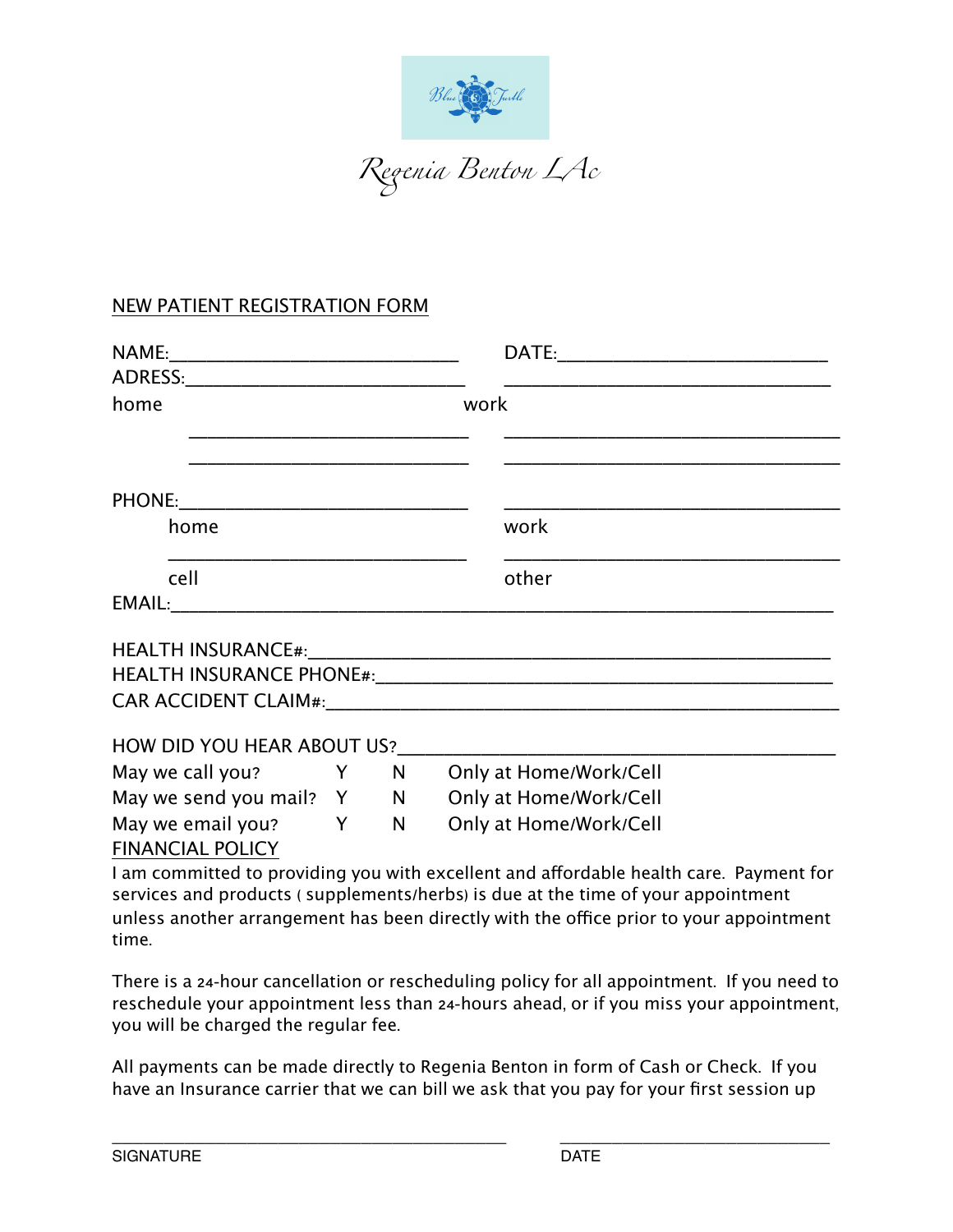

front. When payment has been confirmed there will be a reimbursement at time of insurance payment. By signing below, you are agreeing to comply with this financial policy as stated above.

## **Confidentiality Agreement**

I, Regenia Benton, owner of Blue Turtle Acupuncture understand that any information that I, my employees or subcontractors may encounter concerning patients, doctors, and staff's "protected information" will be treated as confidential.

"Protected information" means all information including health information, past, present, or future. It also includes demographic information and information that identifies a person or gives a reasonable basis to believe the information may identify that person.

I, my employees and/or subcontractors will not remove any documents or materials from the office of Blue Turtle Acupuncture, and at no time during or following my contractual agreement will I, my employees or subcontractors use or disclose any protected information. The only exclusion to this is if I contract for outcall services. I understand the importance of confidentiality and will ensure that all employees and subcontractors will be immediately reported, in writing, with an explanation of what transpired and type of reprimand given.

| DATE:____________________       | DATE OF BIRTH |
|---------------------------------|---------------|
| WHAT WOULD YOU LIKE TO WORK ON? |               |
| 1.                              | 3.            |
| 2.                              | 4.            |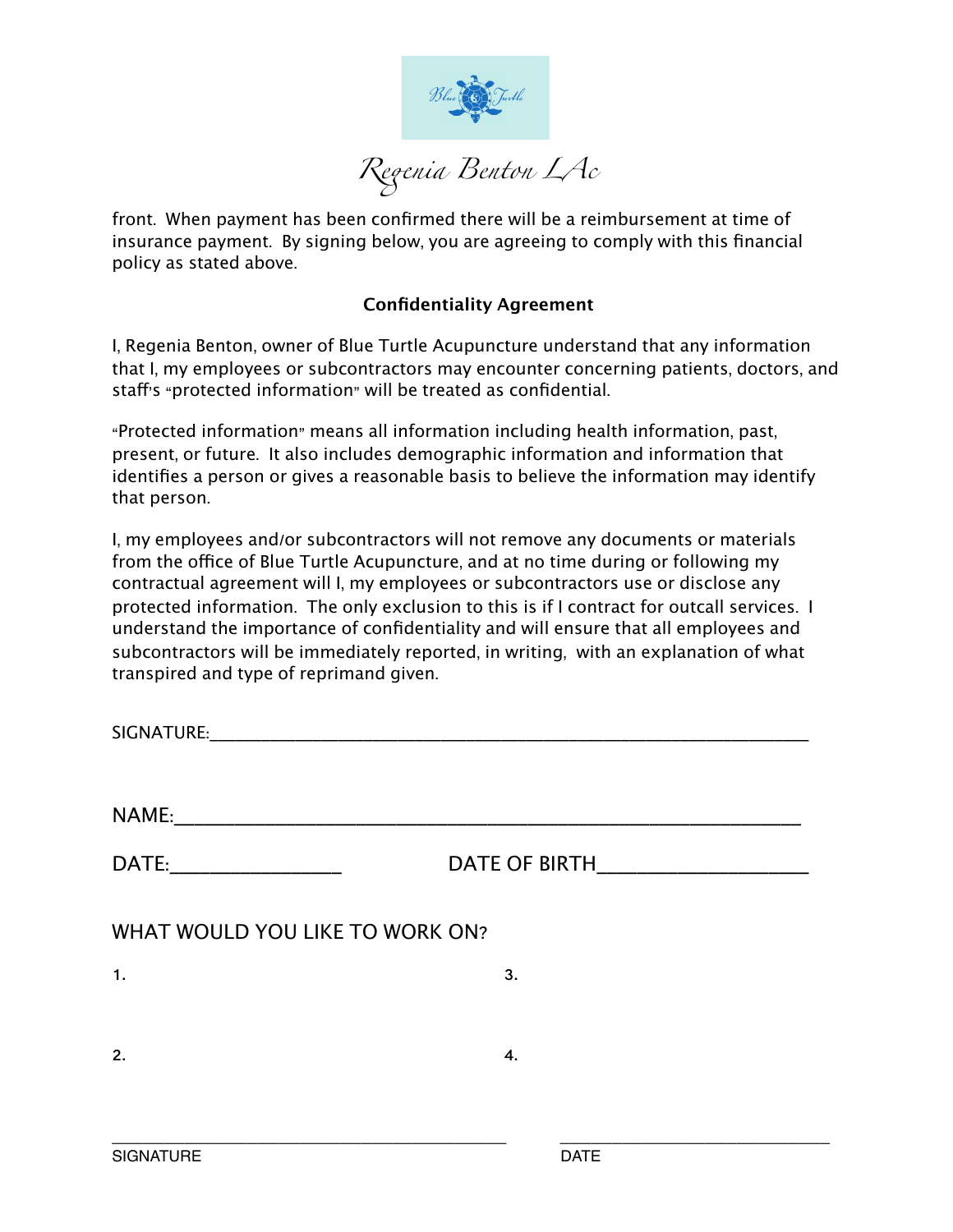

HOW DO THESE CONDITIONS AFFECT YOU?

# HOW LONG HAVE YOU HAD THESE CONDITIONS?

CURRENT PRESCRIPTION MEDICATIONS(Please indicate how long you have been taking them)

CURRENT OVER THE COUNTER DRUGS, SUPPLEMENTS, HERBS, VITAMINS(Please indicate how long you have been taking them)

OTHER TREATMENT MODALITIES YOU HAVE TRIED OR CURRENTLY USE TO TREAT YOUR CONDITIONS.

DO YOU HAVE A PACEMAKER? YES NO DO YOU HAVE REASON TO BELIEVE YOU ARE PREGNANT? YES NO DO YOU HAVE A CLOTTING DISEASE OR DISFUNCTION? YES NO DO YOU HAVE A CHRONIC INFECTIOUS DISEASE? YES NO \_\_\_\_\_\_\_\_\_\_\_\_\_\_\_\_\_\_\_\_\_\_\_\_\_\_\_\_\_\_\_\_\_\_\_\_\_\_\_\_\_\_\_\_\_\_\_\_\_\_\_\_\_\_\_\_\_\_\_\_\_\_\_\_\_\_\_\_\_\_\_\_\_\_\_\_\_\_\_\_\_\_\_\_\_\_\_\_\_\_\_\_\_

### **TYPICAL DAILY DIET**

**Breakfast:**

**Lunch:**

**Dinner:**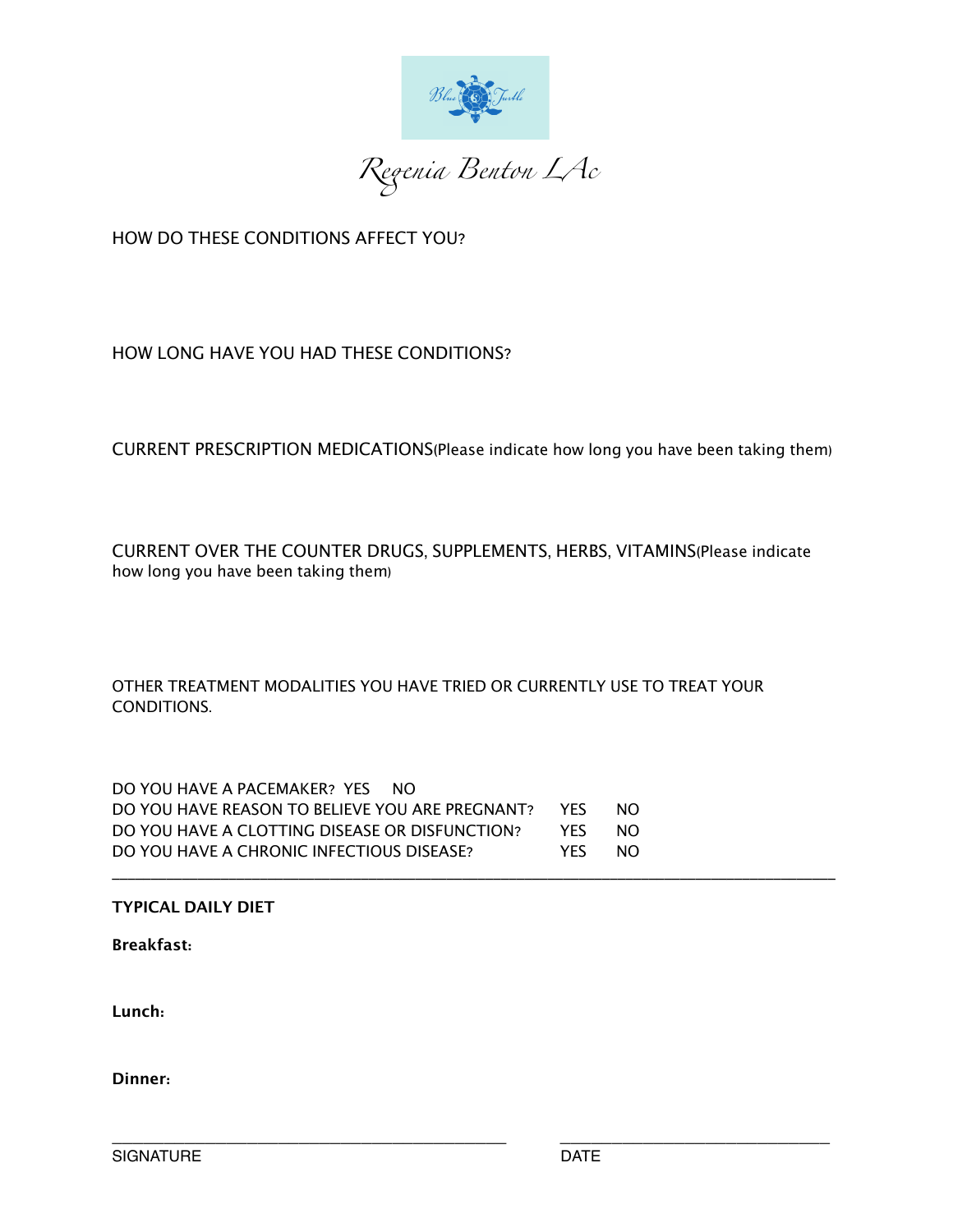

Snacks:

**Beverages:** 

Please list some foods you crave:

Height:

**Current Weight:** 

Past Maximum Weight and When:

**ALLERGIES** 

Environmental:

Foods:

**Medications:** 

### **FAMILY HEALTH HISTORY** PLEASE CHECK ALL THAT APPLY:

|                           | <b>MOTHER</b> | <b>FATHER</b> | SIBLING(S) | <b>SPOUSE</b> | <b>CHILDREN</b> |
|---------------------------|---------------|---------------|------------|---------------|-----------------|
| Health (Good, Fair, Poor) |               |               |            |               |                 |
| Age (If Living)           |               |               |            |               |                 |
| If deceased, age at death |               |               |            |               |                 |
| Cause of Death            |               |               |            |               |                 |
| <b>Stroke</b>             |               |               |            |               |                 |
| Epilepsy                  |               |               |            |               |                 |
| <b>Diabetes</b>           |               |               |            |               |                 |
| <b>Arthritis</b>          |               |               |            |               |                 |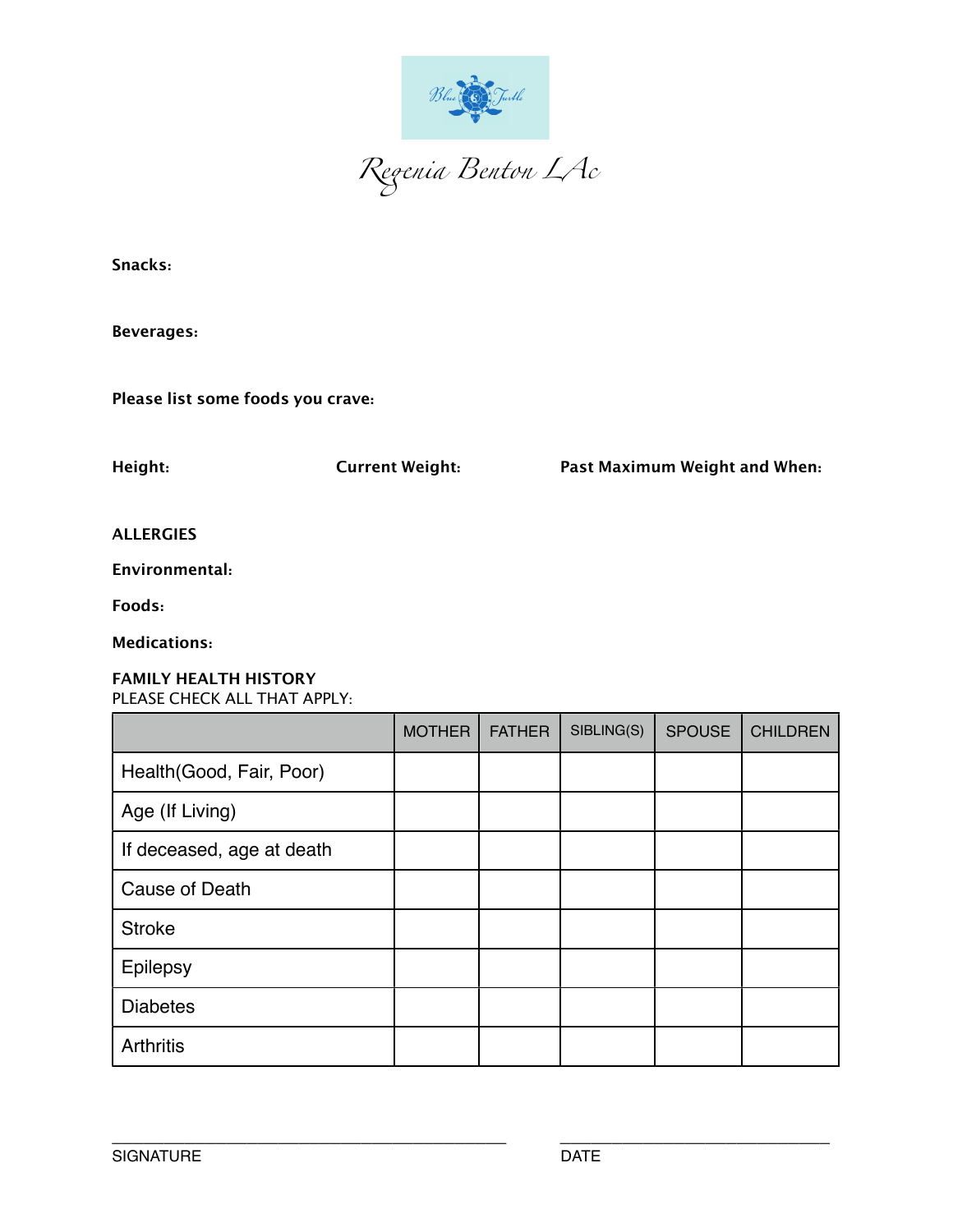

|                              | <b>MOTHER</b> | <b>FATHER</b> | SIBLING(S) | <b>SPOUSE</b> | <b>CHILDREN</b> |
|------------------------------|---------------|---------------|------------|---------------|-----------------|
| Asthma, Hay Fever, Allergies |               |               |            |               |                 |
| <b>High Blood Pressure</b>   |               |               |            |               |                 |
| <b>Heart Disease</b>         |               |               |            |               |                 |
| Anemia                       |               |               |            |               |                 |
| Glaucoma                     |               |               |            |               |                 |
| Tuberculosis                 |               |               |            |               |                 |
| <b>Mental Illness</b>        |               |               |            |               |                 |
| <b>Kidney Disease</b>        |               |               |            |               |                 |
| Cancer                       |               |               |            |               |                 |
| Addictions                   |               |               |            |               |                 |

### FOR THE FOLLOWING: PLEASE CHECK ALL THAT APPLY IF A PAST CONDITION, PLEASE INDICATE WHEN?

| <b>SKIN AND CIRCULATION</b> | Current | Past | <b>RESPIRATORY SYSTEM</b>    | Current | Past |
|-----------------------------|---------|------|------------------------------|---------|------|
| Rash                        |         |      | Pneumonia                    |         |      |
| Acne, Boils                 |         |      | <b>Frequent Common Colds</b> |         |      |
| Eczema                      |         |      | <b>Difficulty Breathing</b>  |         |      |
| <b>Hives</b>                |         |      | Emphysema                    |         |      |
| <b>Psoriasis</b>            |         |      | <b>Persistent Cough</b>      |         |      |
| Itching                     |         |      | Pleurisy                     |         |      |
| <b>Acute Hair Loss</b>      |         |      | Asthma                       |         |      |
| <b>Nail Fungus</b>          |         |      | <b>Tuberculosis</b>          |         |      |
| <b>Cold Hands/Feet</b>      |         |      | <b>Shortness of Breath</b>   |         |      |
|                             |         |      | Nasal Drainage               |         |      |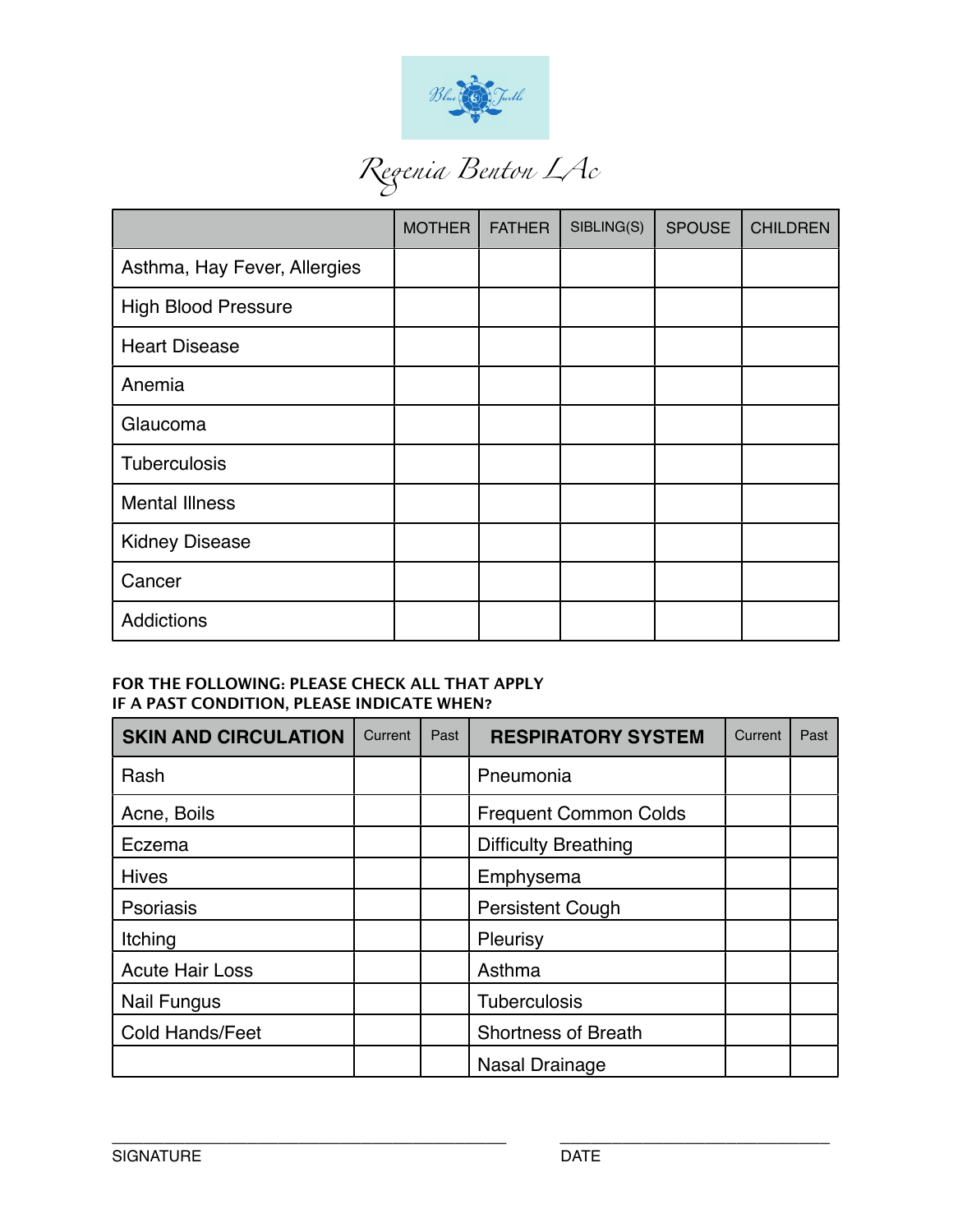

| <b>SKIN AND CIRCULATION</b> | <b>Current</b> | Past | <b>RESPIRATORY SYSTEM</b> | Current | Past |
|-----------------------------|----------------|------|---------------------------|---------|------|
|                             |                |      | Spitting Up Blood         |         |      |

| <b>HEAD/EENT</b>        | Current | Past |                              | Current | Past |
|-------------------------|---------|------|------------------------------|---------|------|
| Glasses/Contacts        |         |      | Eye Pain/Strain              |         |      |
| <b>Impaired Vision</b>  |         |      | <b>Color Blindness</b>       |         |      |
| Glaucoma                |         |      | Cataracts                    |         |      |
| Tearing/Dryness         |         |      | Headaches                    |         |      |
| Spots in Front of Eyes  |         |      | <b>Migraines</b>             |         |      |
| Double vision           |         |      | Head Injury                  |         |      |
| <b>Ear Ringing</b>      |         |      | <b>Oral Thrush</b>           |         |      |
| <b>Impaired Hearing</b> |         |      | <b>Gum Disease</b>           |         |      |
| Earaches                |         |      | Dry Mouth                    |         |      |
| <b>Dizziness</b>        |         |      | Hoarseness                   |         |      |
| <b>Sinus Problems</b>   |         |      | <b>Teeth Grinding</b>        |         |      |
| <b>Hay Fever</b>        |         |      | <b>TMJ Jaw Problems</b>      |         |      |
| <b>Loss of Smell</b>    |         |      | Goiter/Swollen Glands        |         |      |
| <b>Loss of Taste</b>    |         |      | <b>Frequent Sore Throats</b> |         |      |
| <b>Oral Sores</b>       |         |      | <b>Trouble Swallowing</b>    |         |      |

| <b>EMOTIONAL</b>                          | Current | Past | <b>NEUROLOGIC</b>        | Current | Past |
|-------------------------------------------|---------|------|--------------------------|---------|------|
| <b>Mood Swings</b>                        |         |      | <b>Vertigo/Dizziness</b> |         |      |
| Depression                                |         |      | Paralysis                |         |      |
| Anxiety                                   |         |      | Numbness/Tingling        |         |      |
| <b>Considered or Attempted</b><br>Suicide |         |      | Loss of Balance          |         |      |
| <b>Irritability</b>                       |         |      | Seizures/Epilepsy        |         |      |
| Unemotional                               |         |      |                          |         |      |

| <b>Musculoskeletal</b> | Current | Past | <b>Genito-Urinary</b> | ;urrent | Pas |
|------------------------|---------|------|-----------------------|---------|-----|
| Trauma or Iniury.      |         |      |                       |         |     |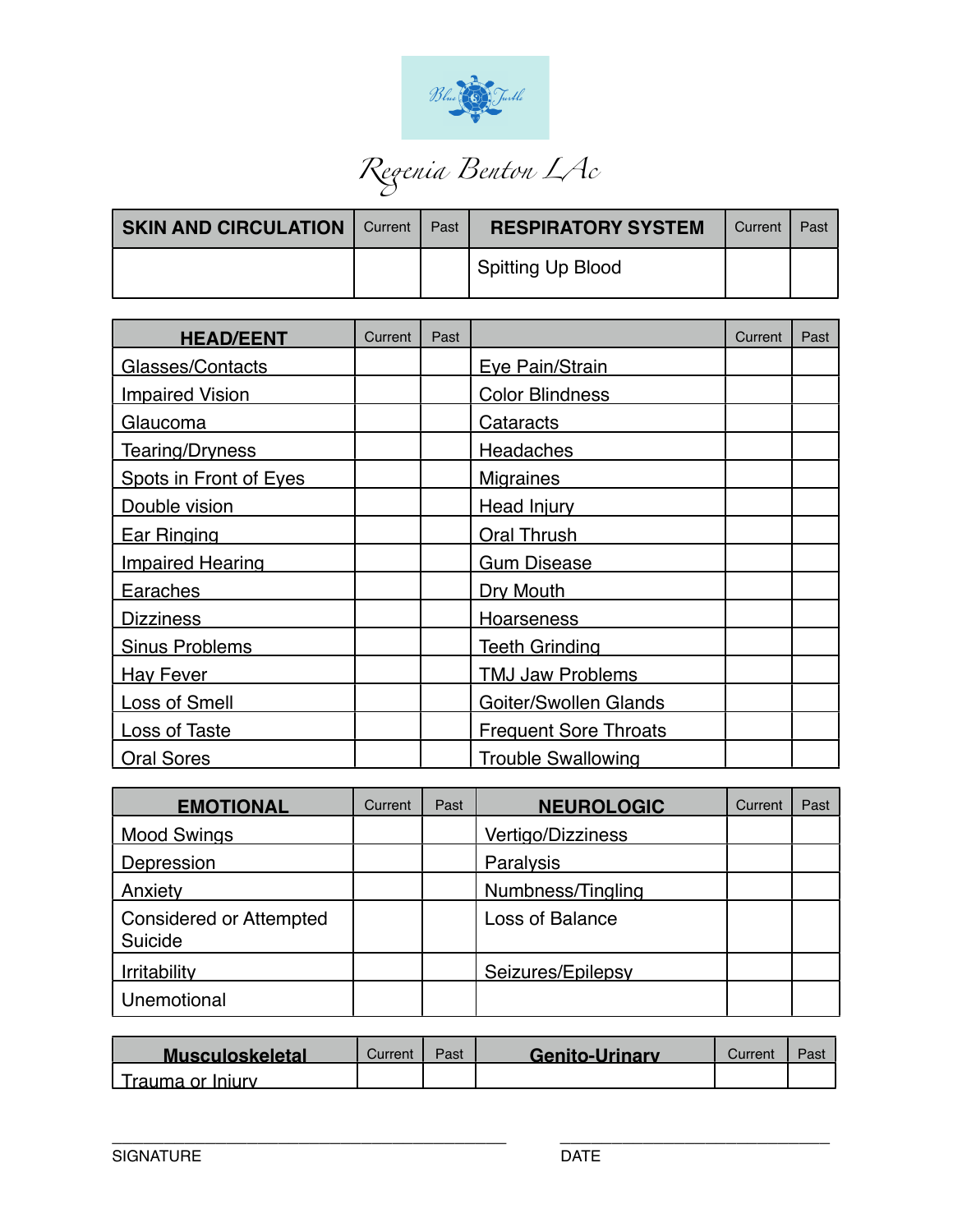

| <b>Musculoskeletal</b>     | Current | Past | <b>Genito-Urinary</b>              | Current | Past |
|----------------------------|---------|------|------------------------------------|---------|------|
| Neck/Shoulder Pain         |         |      | <b>Kindev Disease</b>              |         |      |
| Upper Back Pain            |         |      | <b>Urinary Tract Infections</b>    |         |      |
| Mid Back Pain              |         |      | <b>Painful Urination</b>           |         |      |
| Low Back Pain              |         |      | <b>Frequent Urination</b>          |         |      |
| Lea Pain                   |         |      | Night Urination                    |         |      |
| Joint Pain                 |         |      | <b>Imparied Urination</b>          |         |      |
| Spasms Cramps              |         |      | Dribbling/Incontinence             |         |      |
| Sprains or Strains         |         |      | Blood in Urine                     |         |      |
| Joint Surgeries            |         |      | <b>Kidnev Stones</b>               |         |      |
|                            |         |      | STD's                              |         |      |
| <b>Cardiovascular</b>      | Current | Past | <b>Digestion</b>                   | Current | Past |
| <b>Heart Disease</b>       |         |      | <b>Nausea</b>                      |         |      |
| <b>Chest Pain</b>          |         |      | Vomiting                           |         |      |
| <b>Ankle Swelling</b>      |         |      | Loss of Appetite                   |         |      |
| <b>High Blood Pressure</b> |         |      | <b>Gas or Bloating</b>             |         |      |
| Palpitations               |         |      | Ulcer                              |         |      |
| <b>Stroke</b>              |         |      | Heartburn                          |         |      |
| <b>Heart Murmurs</b>       |         |      | <b>Abdominal Cramping</b>          |         |      |
| <b>Rheumatic Fever</b>     |         |      | Diarrhea                           |         |      |
| <b>Varicose Veins</b>      |         |      | Constipation                       |         |      |
| Fainting                   |         |      | Hemorrhoids                        |         |      |
| Endocarditis               |         |      | <b>Blood or Mucous in Stool</b>    |         |      |
| <b>Phlebitis</b>           |         |      | Gallstones                         |         |      |
| <b>Endocrine</b>           | Current | Past | <b>Immunity</b>                    | Current | Past |
| <b>Hypothyroid</b>         |         |      | Fatigue                            |         |      |
| <b>Hyperthyroid</b>        |         |      | <b>Slow Wound Healing</b>          |         |      |
| <b>Hypoglycemia</b>        |         |      | <b>Chronic Infections/Sickness</b> |         |      |
| <b>Diabetes</b>            |         |      |                                    |         |      |
| <b>Night Sweats</b>        |         |      |                                    |         |      |
| <b>Hot/Cold Sensations</b> |         |      |                                    |         |      |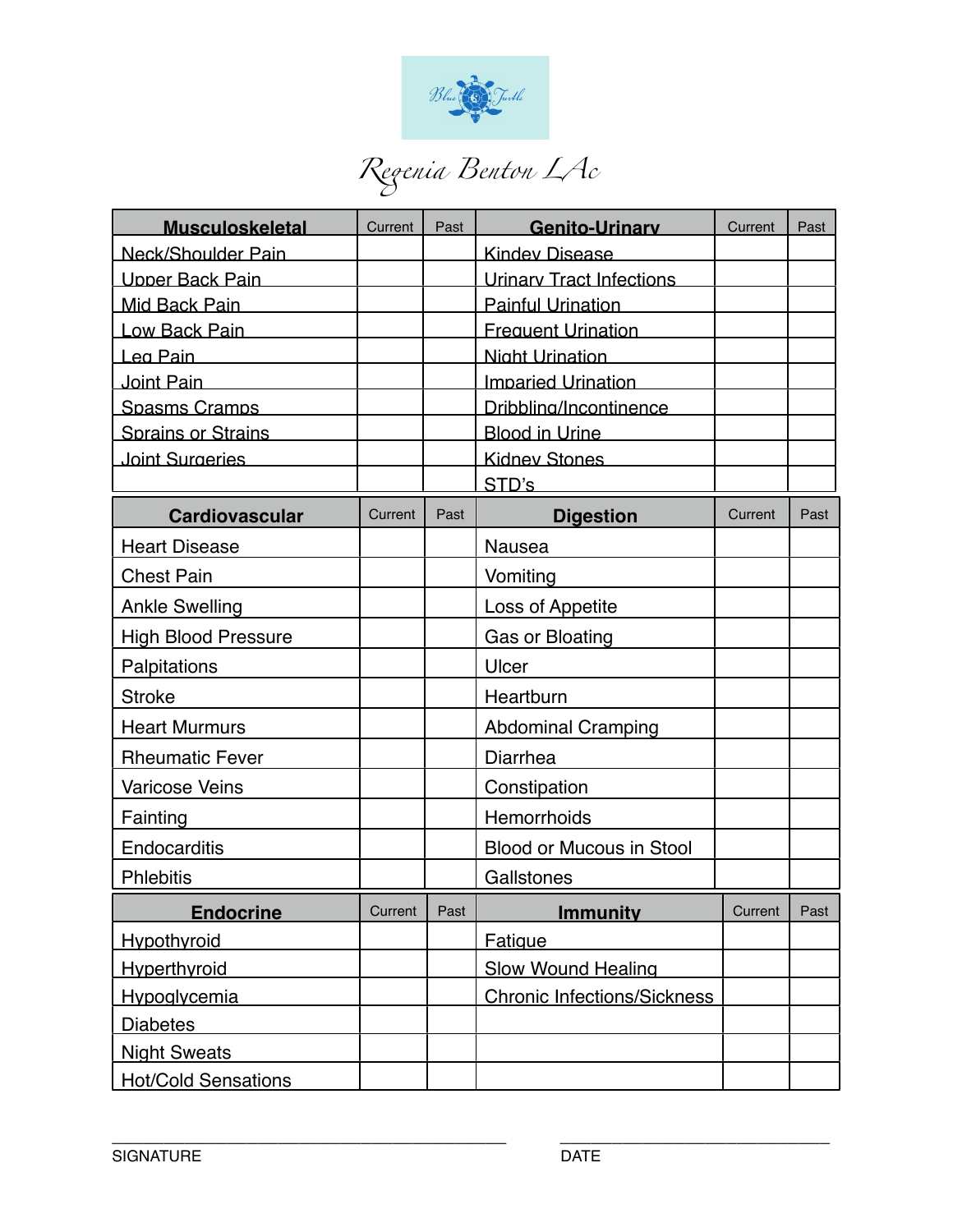

# *Re*!*nia Benton LAc*

| <b>Women's Health</b>          | Current | Past | <b>Women's Health</b>               | Curren  | Past |
|--------------------------------|---------|------|-------------------------------------|---------|------|
| <b>Irregular Cycles</b>        |         |      | Age at First Menses                 |         |      |
| Amenorrhea (no period)         |         |      | Length of Cycle                     |         |      |
| <b>PMS</b>                     |         |      | <b>Duration of Cycle</b>            |         |      |
| <b>Cramping</b>                |         |      | # of Pregnancies                    |         |      |
| <b>Heavy Flow</b>              |         |      | # of Miscarriages                   |         |      |
| <b>Bleeding Between Cycles</b> |         |      | # of Abortions                      |         |      |
| <b>Vaginal Discharge</b>       |         |      | # of Live Births                    |         |      |
| <b>Breast Lumps/Tenderness</b> |         |      |                                     |         |      |
| <b>Women's Health</b>          | Current | Past | <b>Men's Health</b>                 | Current | Past |
| <u>Menopause</u>               |         |      | Testicular Pain                     |         |      |
| <b>Age of Menopause</b>        |         |      | <b>Prostate Disease or Cancer</b>   |         |      |
| <b>Polycystic Ovaries</b>      |         |      | <b>Penile Discharge</b>             |         |      |
| <b>Uterine Fibroids</b>        |         |      | <b>Impotency</b>                    |         |      |
| <b>Endometriosis</b>           |         |      | <b>Infertitlity Low Sperm Count</b> |         |      |
| Infertility                    |         |      | STD'S                               |         |      |
| STD's                          |         |      |                                     |         |      |

DO YOU.....

| EXERCISE? ___________________ |                                                                                                       |
|-------------------------------|-------------------------------------------------------------------------------------------------------|
|                               | SLEEP WELL? _________________    HOW MANY HOURS?  ___________________________                         |
|                               | DRINK ALCOHOL? ____________  HOW MUCH/HOW OFTEN? __________________________                           |
|                               | SMOKE OR CHEW TOBACCO?________HOW MUCH/HOW OFTEN? __________________________                          |
|                               | (I quite tobacco: _______________ I smoked this much per day: ___________ for this long____________)  |
|                               | DRINK CAFFEINATED BEVERAGES? _______ HOW MUCH, HOW OFTEN? __________________                          |
|                               | USE RECREATIONAL DRUGS?______________WHAT KIND, HOW MUCH, HOW OFTEN?________                          |
|                               | SPEND TIME OUTSIDE?_________________________________HOW MUCH, HOW OFTEN?_____________________________ |
|                               |                                                                                                       |